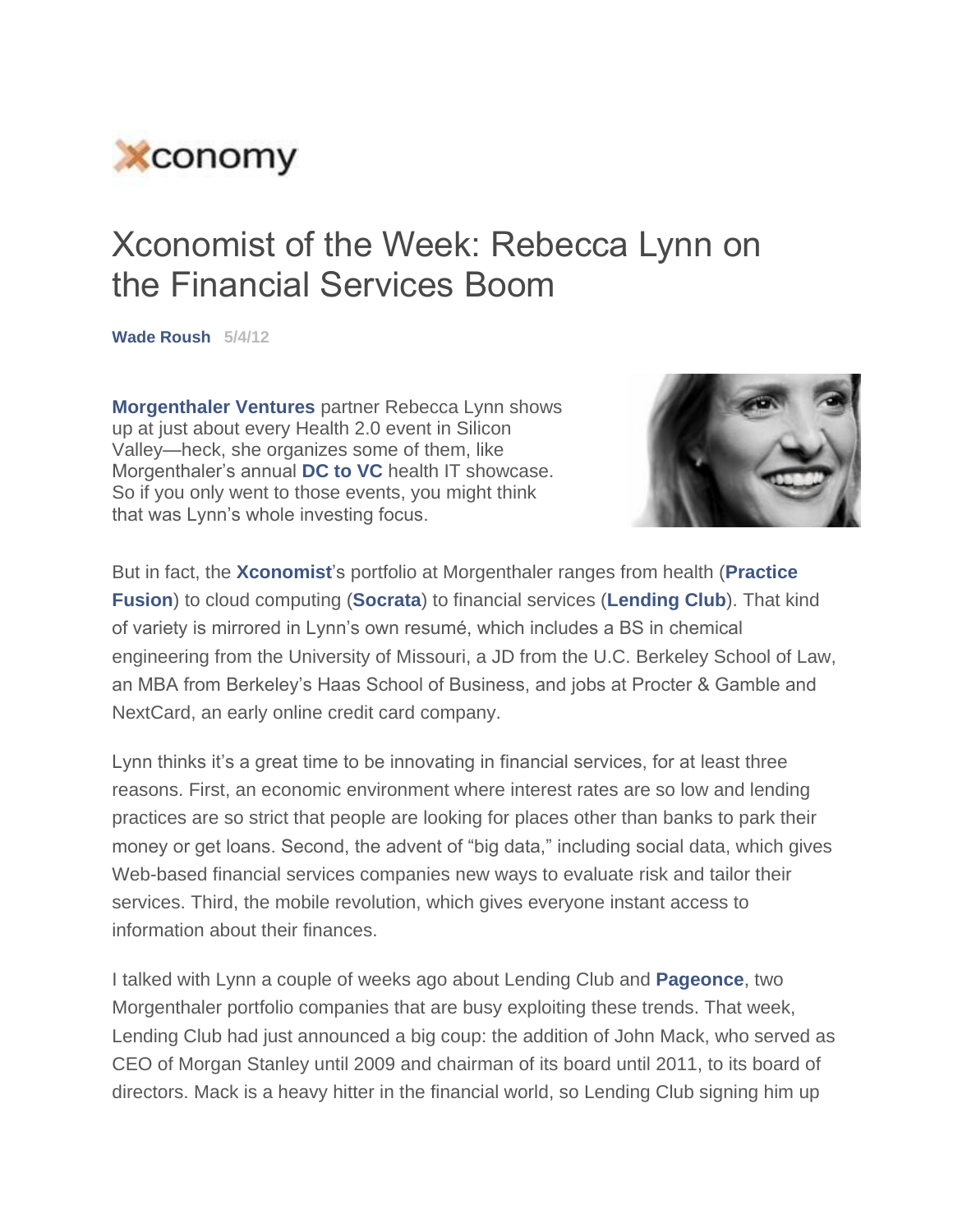as a director was roughly equivalent to a music startup recruiting David Geffen or a food startup roping in Gordon Ramsay. Lynn was very happy about the news—and she explained in our conversation why financial services is an increasing focus for her firm.

**Xconomy:** You joined Morgenthaler in 2007 and financial services has been one of your focus areas, along with health IT, mobile, and Internet services. But you have a background in financial services that predates Morgenthaler.

**Rebecca Lynn:** I spent four years at NextCard, the first online credit card company. We owned the patent for real-time online approval for credit card consumers. I was employee number 30, was the first product manager, and ended up running all of their online marketing. That background gave me good exposure to consumer credit. A lot of VCs on the West Coast have payment experience, but very few people have credit experience, so I see a lot of deals in the credit and underwriting world just by virtue of that. When I first came to Morgenthaler I did a deep dive in financial services because that was my background.

**X:** One of your biggest financial services investments is in Lending Club. How did that come about?

**RL:** I was really intrigued by their model, their vision. They were disintermediating the banks. You can't get much bigger than that. And they were doing this in the right way. They were scoring the loans themselves. They were also playing in the prime and superprime market, which, as I learned at NextCard, is super important. NextCard got into subprime [loans] very early and that is really what brought the company down. Subprime is something you can do later in a company's life, but if you are doing prime and you have runway in front of you, you should keep doing prime.

I also liked how analytical and rigorous the company was, in terms of their understanding of the loan business. They didn't take a balance-sheet risk. It's not a bank; it's not a financial institution at all, it's a technology platform. That is exactly the kind of model I like to see when I'm doing early stage investing, because it's a capitalefficient model. This is a marketplace where investors and borrowers are able to meet.

**X:** Say more about their model. Why is it more attractive than just starting a bank?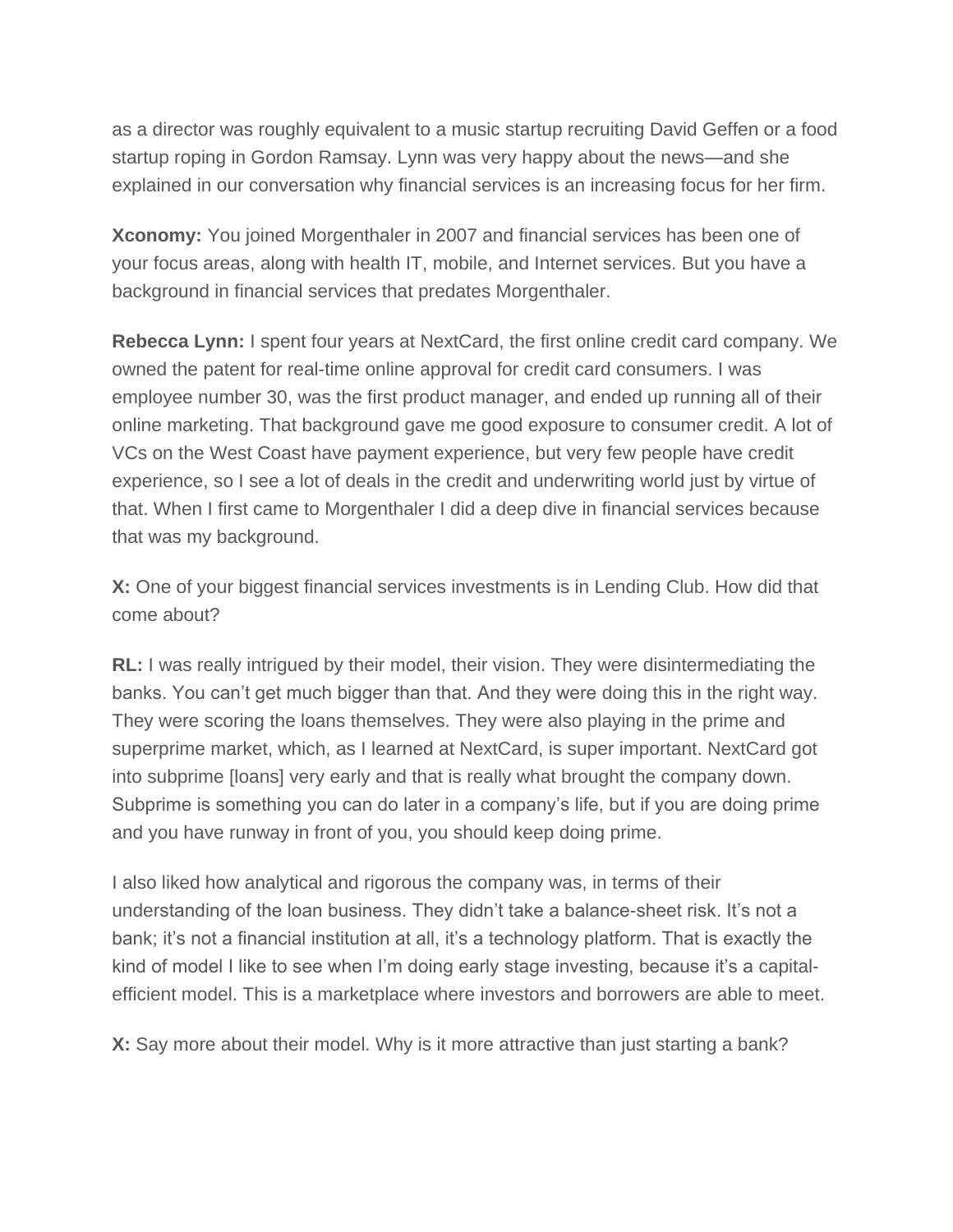**RL:** Lending Club has a lot of efficiencies. They are not taking on deposits; they are strictly a platform. A borrower comes in, applies for credit, and they will match that person with a lender, and investor on the other side who wants to put money into the company. It's not a brick-and-mortar situation. If you look at banks themselves, they are incredibly inefficient. If you put money into a savings account, you are getting virtually nothing back in interest. If you have an 880 credit score, which is incredibly high, you are still going to pay 13 percent to borrow money. The bank is keeping that. When you're paying 17 or 18 percent on a credit card, you are just servicing the inefficiency of running these big institutions. There is a much more efficient way to run a company.

What Renaud [Laplanche, Lending Club's founder and CEO] did is create a platform for investors and borrowers to interact directly. If you are an investor, you can choose to put your money into individual notes, or into a bucket of notes. You have a choice of whose notes you fund and what your credit risk criteria are. There wasn't a way, before this, for investors to get access to consumer notes. The return for the investors has been anywhere from 5.8 percent to 12.7 percent on an annualized basis, which is pretty phenomenal from an investment perspective. Instead of parking your money in a savings account or a CD you can put your money into consumer loans.

**X:** This is a naïve question, I know, but why would anyone want to put his or her money into consumer loans? Isn't consumer lending the very thing that blew up the economy back in 2008? What's in it for both sides?

**RL:** There are a couple of things to understand about Lending Club. They don't underwrite subprime consumers or people with shaky credit histories. About two-thirds of their consumers are taking their credit card debt, which usually has a revolving rate of 13, 14, or up to 18 percent, and putting that into a fixed-rate loan that they are paying off. Those consumers are drawn to the platform because it helps them pay off their credit card debt. On the management side, we see that the default rate is about 3 percent, compared to the industry average of about 5 percent.

The unique thing about Lending Club is that they are essentially a public company they had to register with the SEC to offer bonds, so the platform itself is completely transparent. You can see the return rates and how the market actually performs, and all of that draws in additional investors. One interesting thing that we're seeing is that there has been more and more institutional interest in the platform. When it started out, it was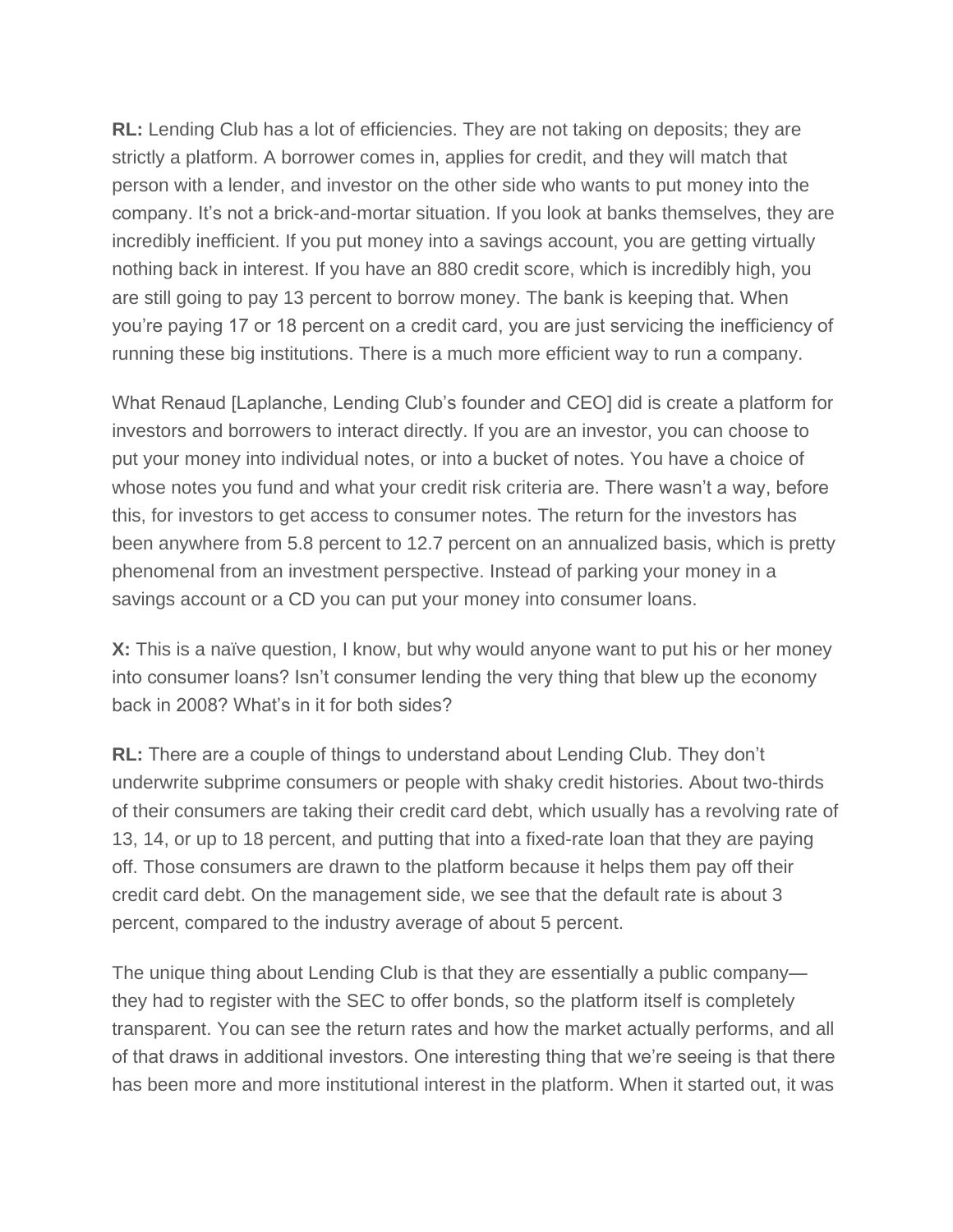more small investors, people putting a couple thousand dollars into the platform. Twelve to 18 months ago, we had about five people on the platform who had over a million dollars invested, and that was a big deal for us. Today we have over 65 people with over a million dollars, and some of those have tens of millions of dollars on the platform—family offices and large investors who see this as a great place for returns and who believe in the model itself.

**X:** What are the biggest challenges Lending Club faces as they scale up? If they are indeed a technology platform, then I imagine they have to solve a lot of the same problems as other Web-based platform providers—security, reliability, customer acquisition.

**RL:** I think the challenge they face is that they are creating a whole new category, a whole new vehicle. They have a dual marketing and acquisition challenge. It's the chicken-and-egg thing. You have to acquire the borrowers, and those people have to be aware of the option of a Lending Club loan as opposed to taking out a high interest rate credit card or going to a bank. But they also have to acquire investors—those two things have to be balanced. What we have seen is a fabulous management effort within the company, where they are doubling year over year in terms of revenue and loan origination. They've been doing a really amazing job of predicting where things will come out, and the market is beginning to have its own internal balance.

## **X:** How does Lending Club make money?

**RL:** They have two types of fees. They charge a one-time origination fee that is paid by the borrower, and a small fee that the investors pay from their side that covers the cost of servicing the note itself. The origination fee is roughly 4.5 percent and is collected up front. The servicing fee is about 1 percent and it's collected monthly over the life of the loan. The maximum loan size is \$35,000, but the average loan is around \$12,000. They have been increasing the maximum loan size as they learn. They are doing things in such a smart way—that is why I love the company.

**X:** Lending Club just recruited former Morgan Stanley chairman and CEO John Mack to join its board of directors. How did they pull that off, and what does Mack bring to the board?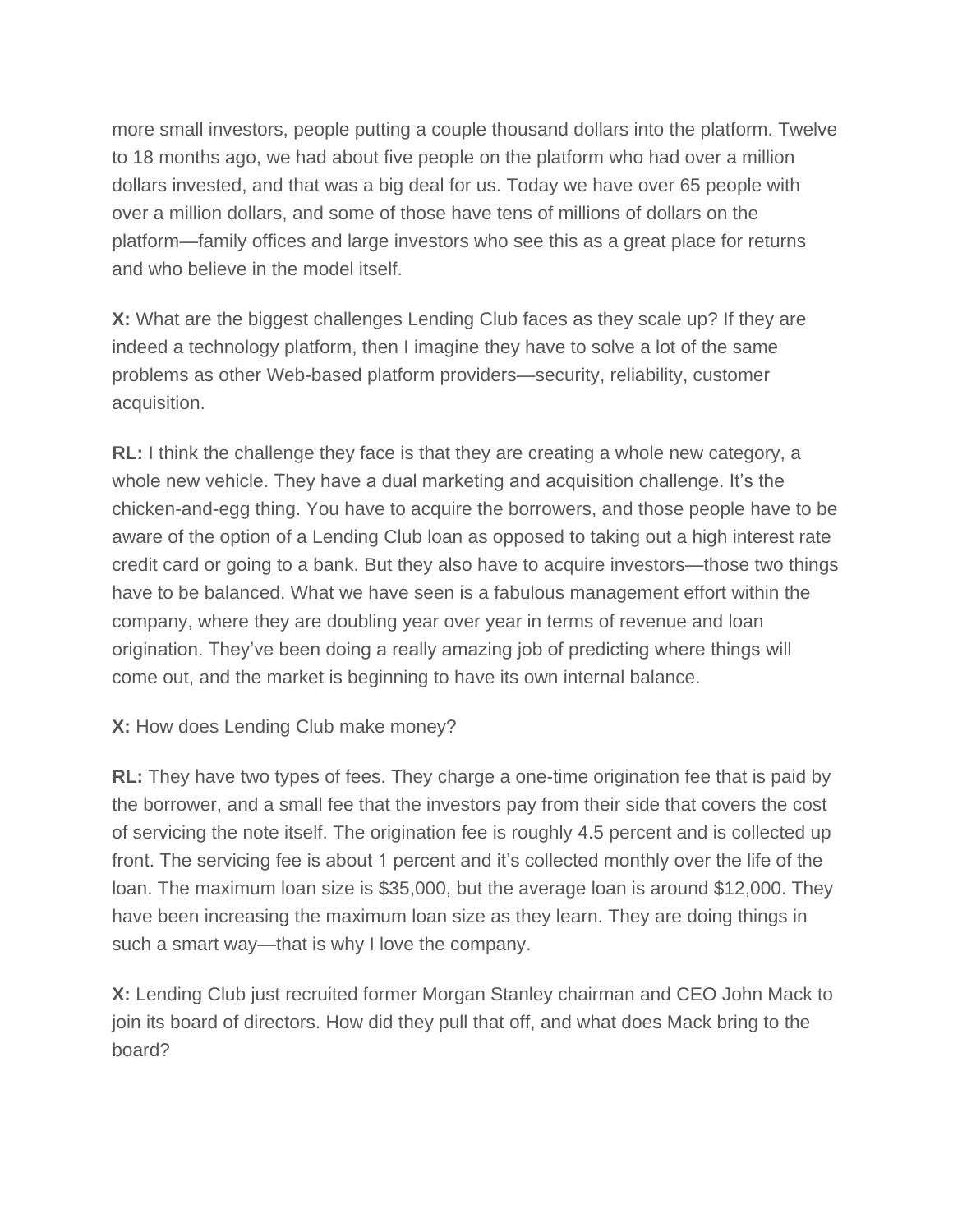**RL:** Renaud is a fabulous networker, so all credit goes to him for actually getting an introduction to John Mack. Yes, he was at Morgan Stanley, but he is retired now and he is at the phase of his career where he wants to reinvent how things are done on Wall Street. He was in the saddle at Morgan Stanley long enough to know where the big opportunities lie. That in itself was a big validation for Lending Club. Also, John Mack knows a great deal about fixed-income products—he was a bond trader and what he really knows is the investor side of the equation, which is 50 percent of the equation at Lending Club. And the huge advantage is that he knows Wall Street. As the platform matures and we see larger and larger investors coming into it, I think John will be a great asset. That's the value he brings.

**X:** You have other financial services investments at Morgenthaler, right?

**RL:** The other company where I lead the investment is Pageonce. It's a mobile wallet play. I'd been tracking the company for a little while; we were watching where Steve Schultz, who was the general manager at Yahoo Finance, was going to land. He was a rising star there and we felt like he had his pulse on what was going on in financial services. When he left [and joined Pageonce as chief operating officer], we took notice, and we believed that from a product and team perspective they were a very exciting company in the mobile payment space, so we made that investment last summer.

**X:** Describe their business.

**RL:** They position themselves as a personal financial services company. People want bill paying to be easy and pain-free and they want to know how much they have in each account, what bills to pay, and an easy way to clear those bills. That was exactly the tack that Pageonce took. If you look at the Pageonce screen, it's a beautiful user interface, but it's what they have under the covers that's even more interesting. They build all of their own backend for account integration. They don't use Yodlee. They also built their own bill presentment and bill pay functionalities. So they have this very robust technical backend that other people have not focused on.

## **X:** How is it different from Mint?

**RL:** They are most often compared with Mint, but Mint has more of a budgeting focus, whereas Pageonce takes the view that most people don't balance their checkbooks. People are really managing from day to day and trying to make sure they pay their bills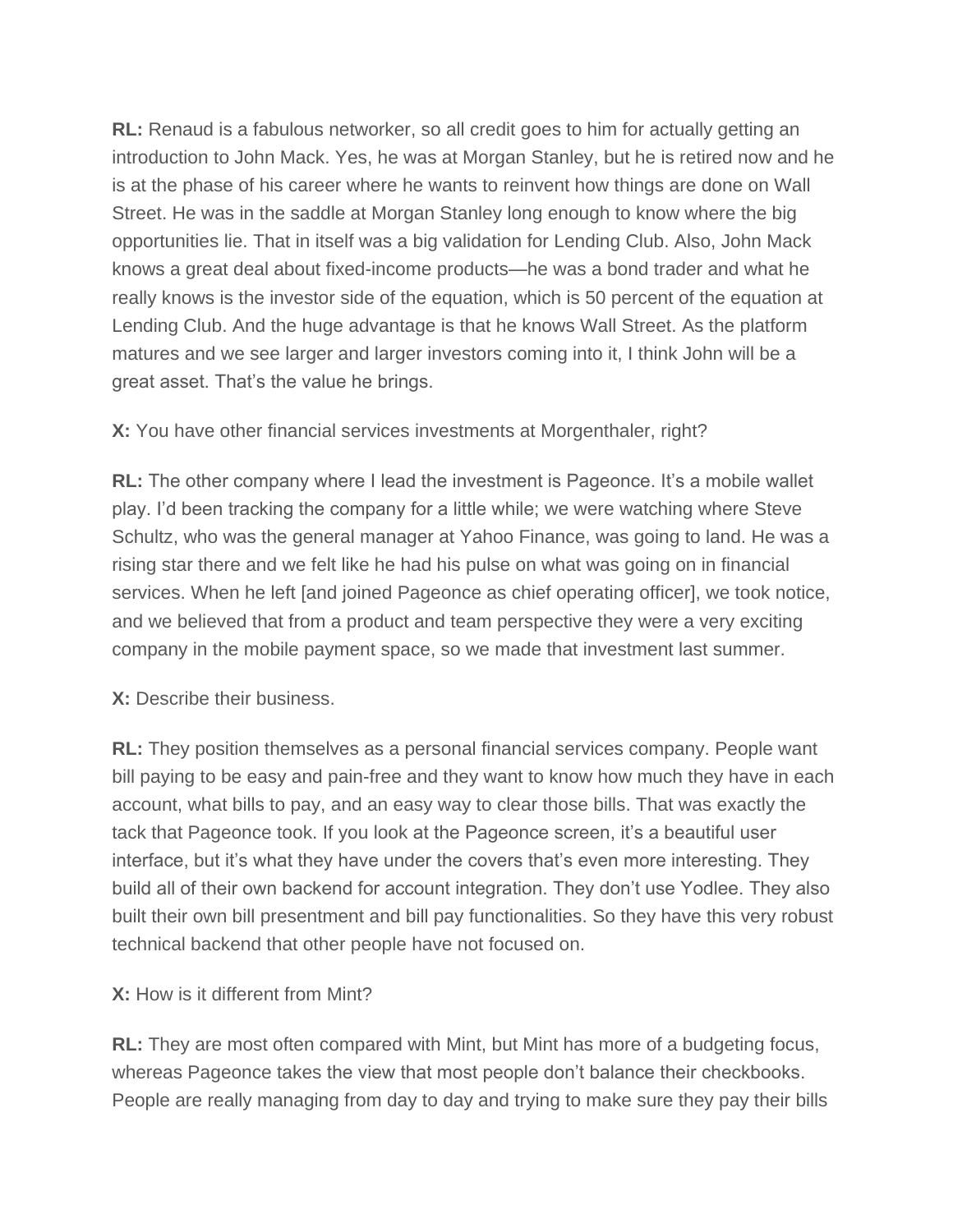on time. They are much more in the mainstream. Wells Fargo or Chase will let you pay your bills online, but only from your Wells Fargo or Chase account. Pageonce lets you pay with any account you want, such as your rewards-points card. And they let you manage all of those accounts in one place. I open the app and in one place I can see what bills I have due, and pay them at the touch of a button.

**X:** Do you think this is an especially good time for venture firms to be investing in financial services companies, and if so, why?

**RL:** I think there are really three key things. One is that even though interest rates are phenomenally low, access to capital is very constrained. That is creating a very interesting ecosystem for people to disrupt the current models. There is an obvious imbalance, and that is where Lending Club came in. Another is that with the advent of social data, there is just so much more data out there, so there are new ways to evaluate and underwrite consumers that don't just rely on FICA scores and things like that. If you look at companies taking out small business loans, for example, you can look at their FedEx history or their merchant transactions or the cash balances in their bank account, and there are event some startups starting to look at social graph data and figuring out if they can make some assumptions about creditworthiness based on that. (I don't want to get Lending Club in trouble, because they are not doing that yet it's an area we are looking at.) So there is a lot more data out there. Then the whole mobile ecosystem is actually here now. The walled gardens have come down. Back in the NextCard days we talked to every version of a mobile wallet company you can possibly imagine, and none of them took off. But now with the iTunes and Android ecosystems it is a different ball game.

**X:** Do you feel like financial services is an area that competing venture firms have been neglecting, and one where Morgenthaler has a head start?

**RL:** Venture capital goes in cycles and waves, and in every cycle there's always a handful of billion-dollar companies created in financial services. So I don't think it's an area VCs have neglected, so much as that that innovation comes in waves over time. My own experience is in consumer financial services and online credit. We also added Mark Goines as a partner recently. He comes with a wealth of experience from Charles Schwab and Intuit that is very complementary. He was also an early investor in Mint, and ironically enough he was an angel investor in Pageonce before he came on board.